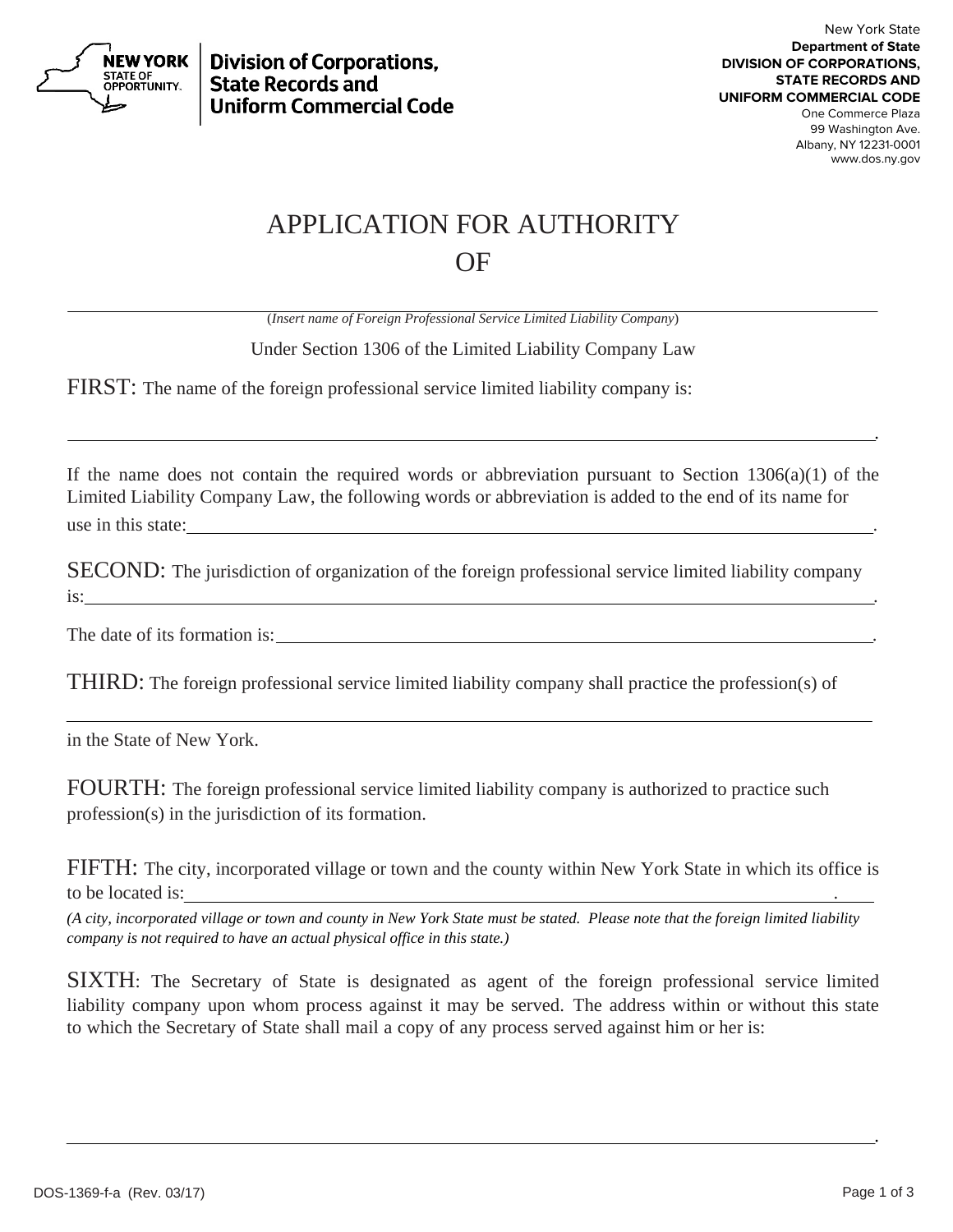SEVENTH: The name and address and, where applicable, the New York State license number of each professional within the foreign professional service limited liability company who is licensed to practice the profession or professions in New York State is:

<u>. Andre Stadt i den stadt i den stadt i den stadt i den stadt i den stadt i den stadt i den stadt i den stadt</u>

| (Signature)          | Capacity of signer (Check appropriate box): |
|----------------------|---------------------------------------------|
|                      | $\Box$ Member                               |
| (Type or print name) | $\Box$ Manager                              |
|                      | Authorized Person                           |